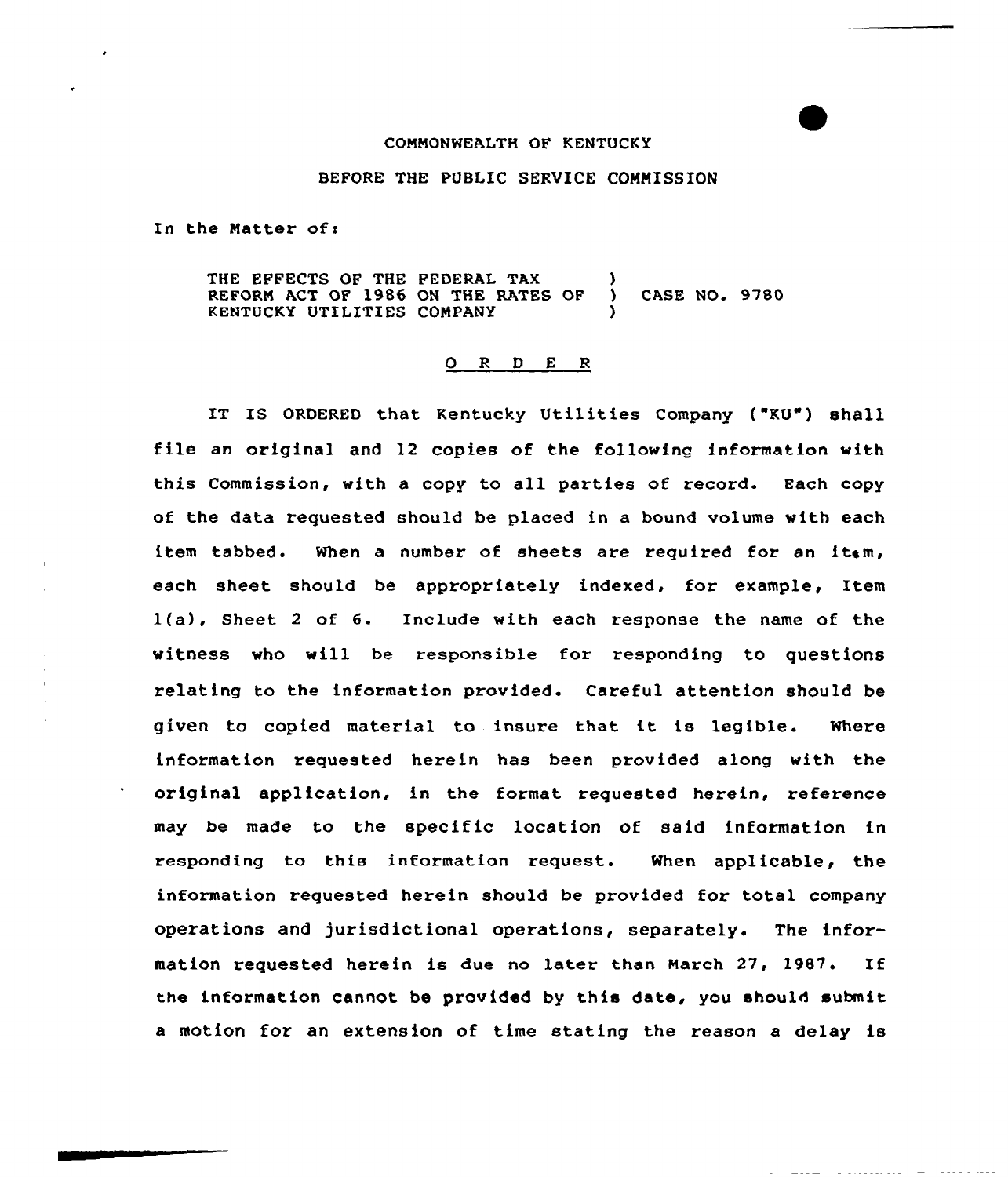necessary and include <sup>a</sup> date by which it will be furnished. Such motion will be considered by the Commission.

## Information Request No. 1

l. In response to the Commission's Order of December ll, 1986, responding utilities have made numerous adjustments to reflect the affects on revenue requirements of increases and decreases in tax expense resulting from the 1986 Tax Reform Act. In order to allow every utility the same opportunity to address the numerous elements contained in the various filings the following list of issues is provided. The effects of Items (1), (2) and (3) shall be addressed by all utilities. The effects of Items (4) through (20) should be addressed by each utility as applicable. For each item below, provide the dollar amount for each adjustment or, fox items omitted, an explanation as to why the information is not being supplied. Include a detailed explanation and workpapers of how each amount was determined and a reconciliation of the sum of these adjustments to the total amount of revenue requirement affect included in the original application.

- $(1)$ Federal tax rate change - 46 to 34 percent.
- (2) Amortization of excess deferred taxes.
	- (a) Depreciation related.
	- (b) Non-depreciation related.
- (3) Unbilled revenues.
- (4) Alternative minimum tax.
- $(5)$ Kentucky income taxes.
- (6) Investment tax credits.
- (7) Capitalized overheads.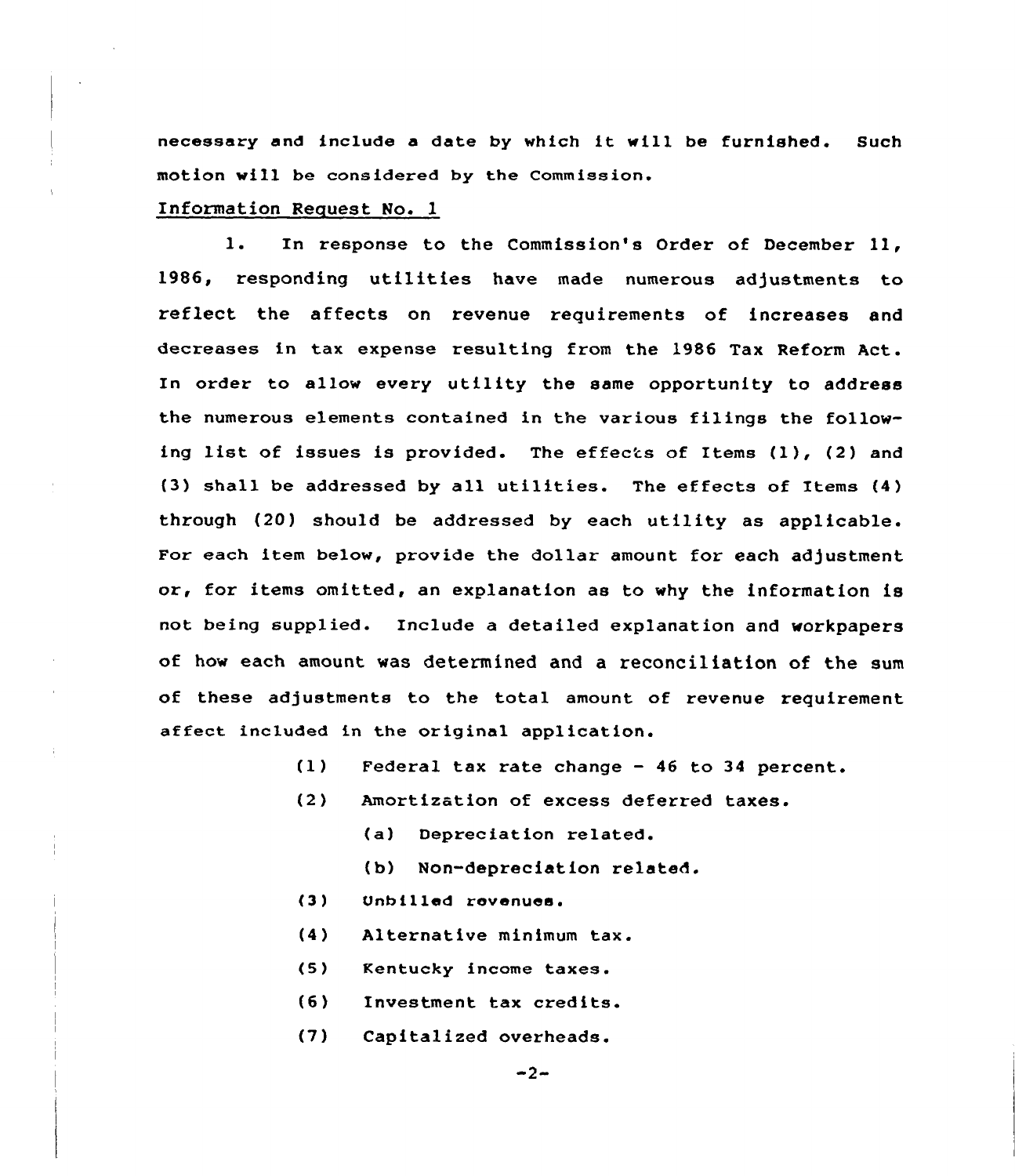- (8) Capitalized interest.
- {<sup>9</sup> ) Deprec iat ion.
- (10) vacation pay.
- (11) ESOP.
- (12) Pension expense.
- (13) Uncollectible accounts and bad debt reserve.
- (14) Provision for 80 percent of certain business expense deductions.
- (15) Contributions in aid of construction.
- (16) Customer advances for construction.
- (17) Super fund taxes.
- (18) PGAs <sup>~</sup>
- (19) Cash flow.
- (20) Payroll taxes.

2. Provide any comments you deem appropriate as to the procedure of adjusting rates effective July 1, 1987, to reflect the change in revenue requirements based on the lowering of the top corporate rate to 34 percent.

3. With reference to Price Exhibit 3, Schedule 3, page 1, provide the following information:

a. An explanation for reducing net income before taxes by the interest amount shown on Line 2 of \$29,759 rather than the test year expense.

b. Computations supporting the \$2,744 addition to income resulting from book depreciation in excess of tax straightline depreciation.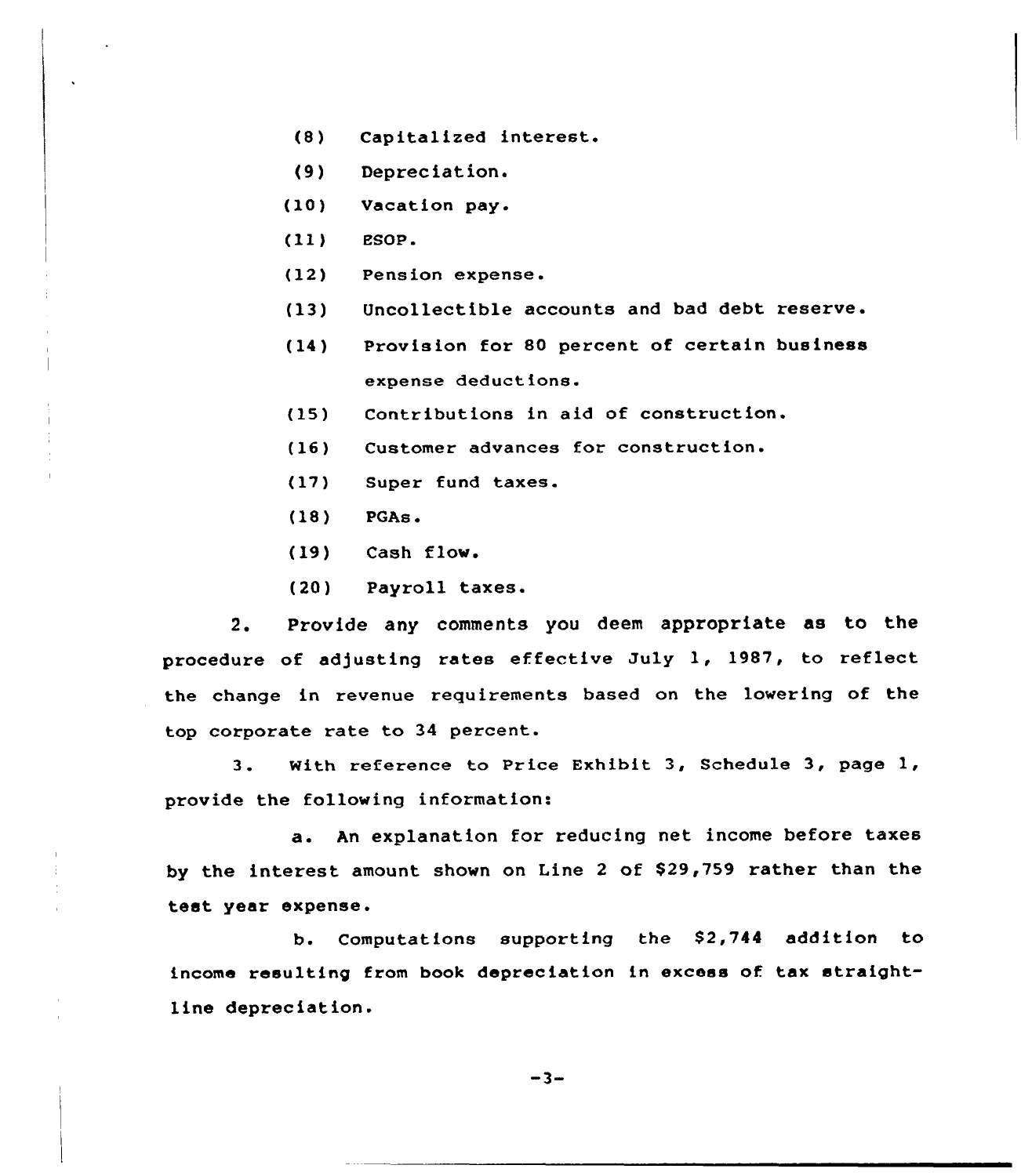c. Computations supporting the amount of taxes in Column <sup>C</sup> through <sup>P</sup> on Line 5.

d. Computations supporting the amount of Pre-1971 investment tax credit amortized on Line 6.

e. An explanation for applying the 11.16 percentage diffexence in tax rates to the tax currently payable and originating deferred tax shown on Line 9 that results in a total reduction  $of $6,265.$ 

f. Computations supporting the effect of the reduction in tax depxeciation shown on Line 11. <sup>A</sup> clear explanation of how the 1987 additions wexe estimated should be included.

q. Computations supporting the effect of capitalized interest and overheads shown on Line 12. Show separately the amount fox interest and each specific overhead item included. <sup>A</sup> cleax explanation of the determination of the 1987 estimates should be included.

h. Pox Item g. above, provide the effect on the test year as if the tax changes had been in effect duxing the test year.

i. Computations supporting and a thorough explanation of estimates used for the effect of unbilled revenues.

j. Computations supporting the increase in taxes shown on Line 16. Specifically identify each item included and provide a thorough explanation for this adjustment.

4. Pxovide support (including computations and any assumptions used) for the amounts shown on Price Pxhibit 4.

 $-4-$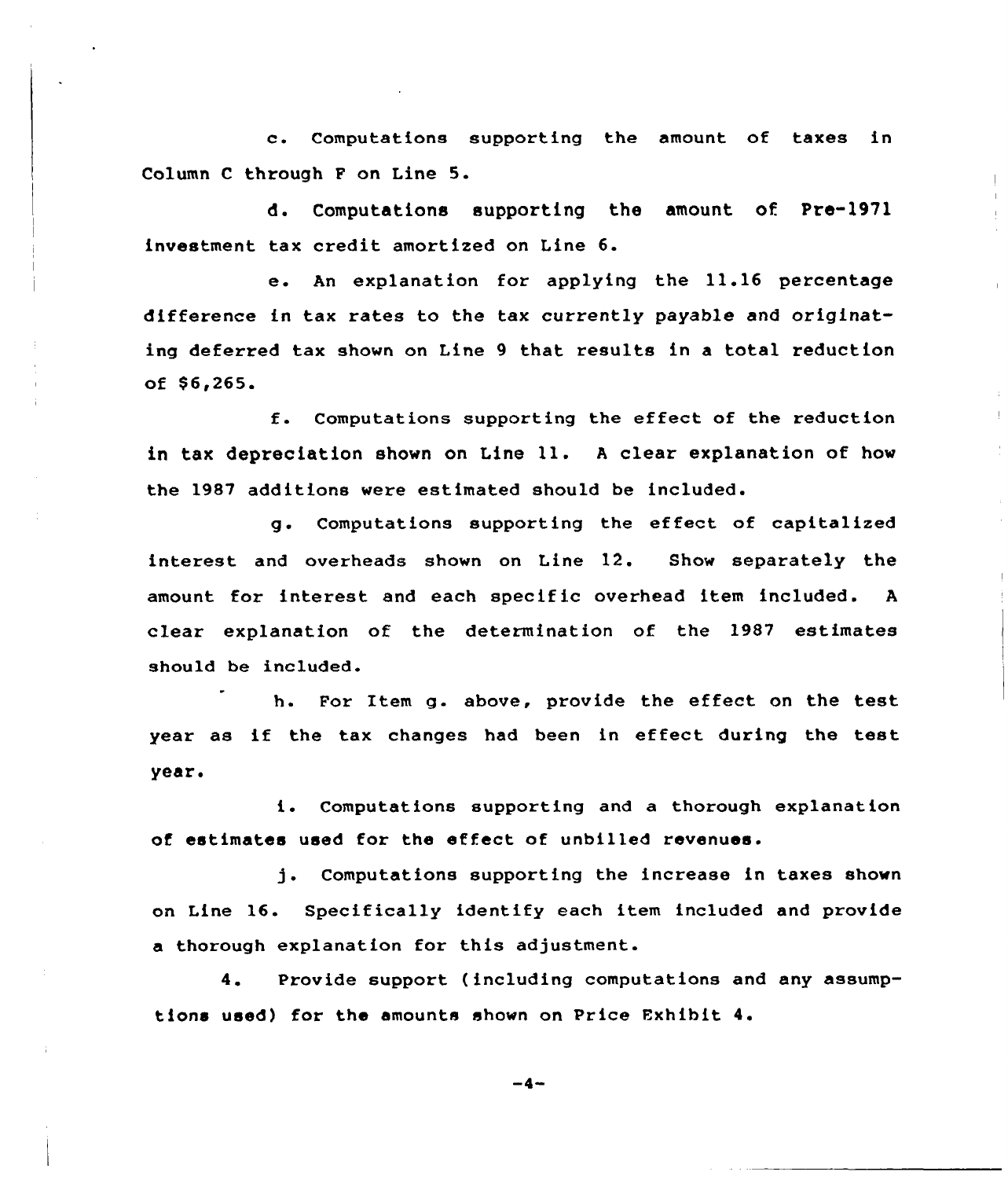5. Based on the test year revenue and expense levels, provide the cash flow decrease for 1987 if the tax reduction is flowed through.

6. With reference to the Price Testimony on page 23, Lines 21 through 26, provide an explanation for not including the tax effects of the items listed in KU's calculations.

7. Please explain why no adjustment was made for the excess deferred income taxes that will result from the change in tax rates.

8. Provide the total amount of accumulated defexred income taxes and the aggregate normalized timing differences arising froms

a. Use of accelerated tax depreciation.

b. Other book/tax differences.

9. Using the average rate assumption method, provide <sup>a</sup> calculation of the excess deferred income taxes due to use of accelerated tax depreciation that will result from the change in tax rates. Include the supporting workpapers.

10. For each item above, provide the information as it relates to Price Exhibit 3, Schedule 3, page 2.

11. Provide the Schedule <sup>M</sup> adjustments to taxable income for the test year. Clearly show the adjustments under prior tax law and the changes due to the Tax Reform Act.

 $-5-$